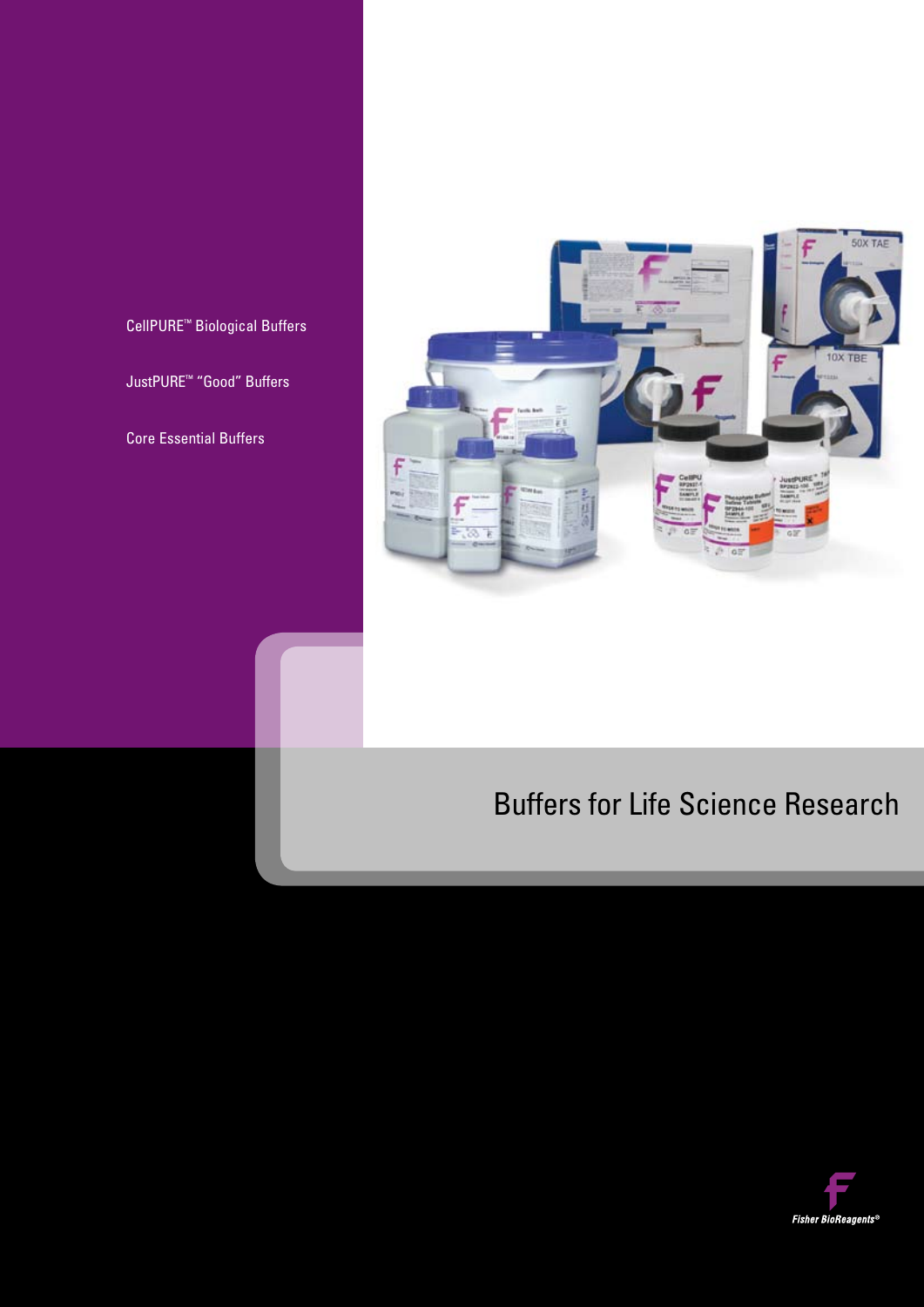# CellPURE Biological Buffers





- Ultrapure zwitterionic biological buffers
- Optimized for cell/tissue culture work
- Wide applicability to molecular biology and biochemical studies
- Manufactured under strict quality control guidelines to ensure performance and reliabilty

#### **Fisher BioReagents buffers meet the needs of every budget and scale.**

- Economical powders come in various package sizes
- Concentrated stock solutions provide convenience in one step of easy dilution
- Ready-to-use solutions offer the biggest time savings of all

Obtaining optimal results in your research requires careful selection of reagents. When your experiments require exact buffering conditions, you can depend on the reliability of Fisher BioReagents buffers. All Fisher BioReagents buffers are manufactured from high-quality raw materials under ISO 9001 2000-certified manufacturing and testing processes. In addition, buffer sterilization is done by submicron filtration and/or autoclaving.

The purpose of a buffer in a biological system is to maintain intracellular and extracellular pH within the physiological range and resist changes in pH due to the presence of internal and external influences. CellPURE Biological Buffers from Fisher BioReagents are ultrapure zwitterionic buffers that possess both positive and negative charges. First described by Good and co-workers in 1966, these organic buffers have pKa values at or near physiological pH and minimal interference with biological processes. CellPURE Biological Buffers are ideal for cell cultivation, isolation of cells, enzyme assays, and other biochemical applications.

(Reference: Good, N.E., et al. (1966) Hydrogen Ion Buffers for Biological Research. Biochemistry 5(2): 467-477)

#### **Advantages**

- Cell culture tested
- Analyzed for the absence of nucleases and proteases
- Tested for endotoxin and bioburden levels
- $\bullet\,$  pK $_{\rm a}$  values mostly independent of temperature and concentration
- High water solubility
- Minimal permeability to biological membranes

#### **Applications**

- Tissue culture media and maintenance of cell lines
- Enzyme assays
- Electrophoresis of RNA
- Transfection of mammalian cells

#### Properties of CellPURE Biological Buffers

| Cat. No.   | <b>Product</b><br><b>Description</b> | <b>Formula</b>                   | <b>Molecular</b><br>Weight | $pK \otimes 25^{\circ} C$ | <b>Useful pH Range</b> | <b>Cell Culture</b><br><b>Tested</b> | <b>Endotoxin</b><br>Assay | <b>Nuclease and</b><br><b>Protease Tested</b> | <b>Size</b>      |
|------------|--------------------------------------|----------------------------------|----------------------------|---------------------------|------------------------|--------------------------------------|---------------------------|-----------------------------------------------|------------------|
| BP2941-100 | <b>BIS-TRIS</b>                      | $C_8H_{19}NO_5$                  | 209.24                     | 6.5                       | 5.8 to 7.2             | X                                    | X                         |                                               | 100 <sub>g</sub> |
| BP2943-100 | <b>BIS-TRIS</b> propane              | $C_{11}H_{26}N_{2}O_{6}$         | 282.33                     | $6.8+$                    | 6.3 to 9.5             | Χ                                    | X                         | X                                             | 100 <sub>g</sub> |
| BP2947-100 | <b>BES</b>                           | $C_{\rm g}H_{\rm ng}N0_{\rm g}S$ | 213.25                     | 7.1                       | 6.4 to 7.8             | X                                    | X                         | ⋏                                             | 100 <sub>g</sub> |
| BP2936-100 | <b>MOPS</b>                          | $C_2H_{16}NO_4S$                 | 209.26                     | 7.2                       | 6.5 to 7.9             | X                                    | X                         | Χ                                             | 100 <sub>g</sub> |
| BP2946-25  | <b>MOPS</b> sodium salt              | $C_1H_1$ , NNa $O_2S$            | 231.25                     | 7.2                       | 6.5 to 7.9             | X                                    | X                         | X                                             | 25q              |
| BP2937-100 | <b>HEPES</b>                         | $C_{8}H_{18}N_{2}O_{4}S$         | 238.30                     | 7.5                       | 6.8 to 8.2             | Χ                                    | X                         | Χ                                             | 100 <sub>g</sub> |
| BP2939-100 | <b>HEPES Sodium Salt</b>             | $C_{8}H_{17}N_{2}NaO_{4}S$       | 260.29                     | 7.5                       | 6.8 to 8.2             | X                                    | x                         | X                                             | 100 <sub>g</sub> |
| BP2945-100 | TES                                  | $C_{e}H_{ee}NO_{e}S$             | 229.25                     | 7.5                       | 6.8 to 8.2             | Χ                                    | X                         | ⋏                                             | 100 <sub>q</sub> |

† p $\mathsf{K}_\mathtt{a}$  = 9.0 for the second dissociation stage

#### **Technical Tip**

The Water Makes a Difference. CellPURE Biological Buffers are of the highest quality (purity ≥ 99%). They are tested for low heavy metal content and the absence of endotoxins, nucleases, and proteases. It is important to use only water of the highest quality to prepare the buffer solutions. Water that stands too long in pipes or water produced by a system needing routine maintenance increases the risk for contamination of buffer solutions. Fisher BioReagents provides several grades of high purity water suitable for the preparation of high quality buffer solutions.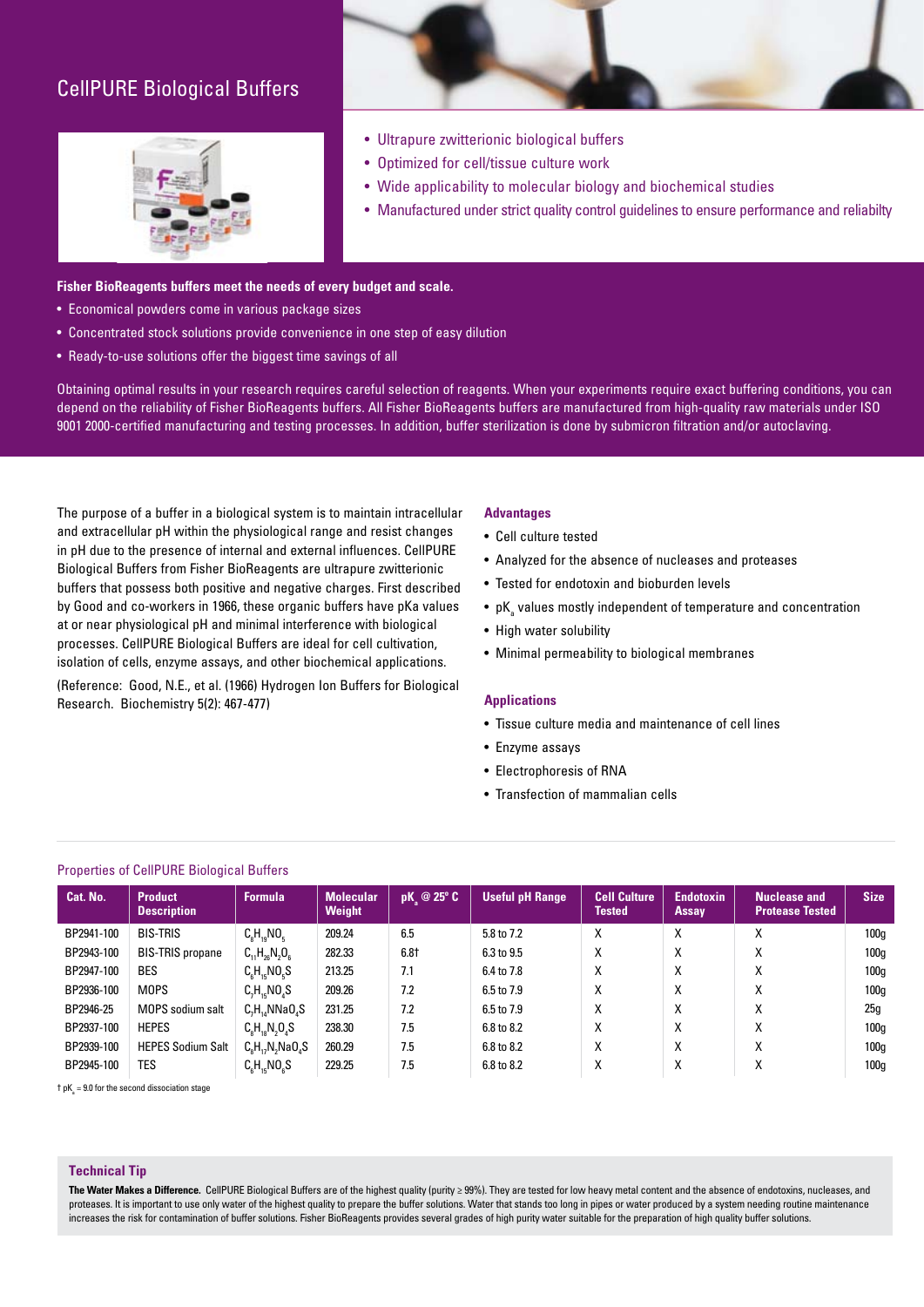# JustPURE "Good" Buffers





- Optimized for research in cellular and molecular biology
- Low interference with biological reactions

Zwitterionic buffers possessing both positive and negative charges were described in 1966 by Good and co-workers as being suitable for work with biological molecules. Popularly known today as "Good" buffers, these organic buffers have several advantages compared to traditional inorganic buffering systems such as phosphate, borate, and bicarbonate. "Good" buffers approach the "ideal" buffer state by having pKa values at or near physiological pH and minimal interference with biological processes. JustPURE "Good" buffers from Fisher BioReagents have very high purity (assay > 99%) and only trace amounts of metal ions, which makes them useful for applications requiring tight control of elemental content.

(Reference: Good, N.E., et al. (1966) Hydrogen Ion Buffers for Biological Research. Biochemistry 5(2): 467-477)

#### **Advantages**

- $\bullet \,$  pK $_{\rm a}$  values mostly independent of temperature and concentration
- High water solubility
- Chemically and enzymatically stable
- Minimal permeability to biological membranes
- Limited effect on biochemical reactions
- Minimal absorption in spectral range 240 to 700nm

#### **Applications**

- High efficiency transfection of mammalian cells
- Gel electrophoresis of RNA
- Protein isolation applications
- Cell cultures and enzyme assays
- Bioanalytical methods such as IEF, 2-D electrophoresis, SDS-PAGE

| Cat. No.   | <b>Product</b><br><b>Description</b> | <b>CAS No.</b> | <b>Formula</b>                                                                                            | <b>Molecular</b><br>Weight | $pK_{\sim}$ @ 25° C | <b>Useful pH</b><br><b>Range</b> | <b>Form</b>  | <b>Size</b>      |
|------------|--------------------------------------|----------------|-----------------------------------------------------------------------------------------------------------|----------------------------|---------------------|----------------------------------|--------------|------------------|
| BP2920-250 | <b>MES</b> hydrate                   | 4432-31-9      | $C_{\scriptscriptstyle R}H_{\scriptscriptstyle 12}NO_{\scriptscriptstyle A}S_1xH_{\scriptscriptstyle 2}O$ | 195.24 (anhydrous)         | 6.1                 | 5.5 to 6.7                       | White powder | 250g             |
| BP2935-100 | <b>ACES</b>                          | 7365-82-4      | $C_4H_{10}N_2O_4S$                                                                                        | 182.20                     | 6.8                 | 6.1 to 7.5                       | White powder | 100 <sub>g</sub> |
| BP2924-50  | <b>PIPES</b>                         | 5625-37-6      | $C_8H_{18}N_2O_6S_2$                                                                                      | 302.37                     | 6.8                 | 6.1 to 7.5                       | White powder | 50g              |
| BP2929-25  | <b>BIS-TRIS propane</b>              | 64431-96-5     | $C_{11}H_{26}N_{2}O_{6}$                                                                                  | 282.33                     | $6.8+$              | 6.3 to 9.5                       | White powder | 25g              |
| BP2925-100 | <b>MOPS</b>                          | 1132-61-2      | $C_2H_{16}NO_4S$                                                                                          | 209.26                     | 7.2                 | 6.5 to 7.9                       | White powder | 100 <sub>g</sub> |
| BP2926-100 | <b>MOPS</b> sodium salt              | 71119-22-7     | C, H, NNAO, S                                                                                             | 231.25                     | 7.2                 | 6.5 to 7.9                       | White powder | 100 <sub>g</sub> |
| BP2921-50  | <b>HEPES</b>                         | 7365-45-9      | $C_sH_{1s}N_2O_4S$                                                                                        | 238.30                     | 7.5                 | 6.8 to 8.2                       | White powder | 50g              |
| BP2931-100 | <b>HEPES</b> sodium salt             | 75277-39-3     | $C_sH_{17}N_2NaO_4S$                                                                                      | 260.29                     | 7.5                 | 6.8 to 8.2                       | White powder | 100 <sub>g</sub> |
| BP2933-100 | <b>EPPS</b>                          | 16052-06-5     | $C_qH_{20}N_2O_4S$                                                                                        | 252.33                     | 8.0                 | 7.3 to 8.7                       | White powder | 100 <sub>g</sub> |
| BP2922-100 | Tricine                              | 5704-04-1      | $C_{6}H_{13}NO_{5}$                                                                                       | 179.17                     | 8.1                 | 7.4 to 8.8                       | White powder | 100 <sub>g</sub> |
| BP2930-50  | Gly-Gly                              | 556-50-3       | $C_4H_8N_2O_3$                                                                                            | 132.12                     | 8.2                 | 7.5 to 8.9                       | White powder | 50g              |
| BP2923-100 | <b>TAPS</b>                          | 29915-38-6     | $C_2H_{12}NO_6S$                                                                                          | 243.28                     | 8.4                 | 7.7 to 9.1                       | White powder | 100 <sub>g</sub> |
| BP2934-100 | <b>CHES</b>                          | 103-47-9       | $C_8H_{17}NO_3S$                                                                                          | 207.29                     | 9.3                 | 8.6 to 10.0                      | White powder | 100 <sub>g</sub> |
| BP2928-100 | <b>CAPS</b>                          | 1135-40-6      | $C_qH_{1q}NO_3S$                                                                                          | 221.32                     | 10.4                | 9.7 to 11.1                      | White powder | 100 <sub>g</sub> |
|            |                                      |                |                                                                                                           |                            |                     |                                  |              |                  |

 $\dagger$  pK $_{\rm a}$  = 9.0 for the second dissociation stage



#### Properties of JustPURE Buffers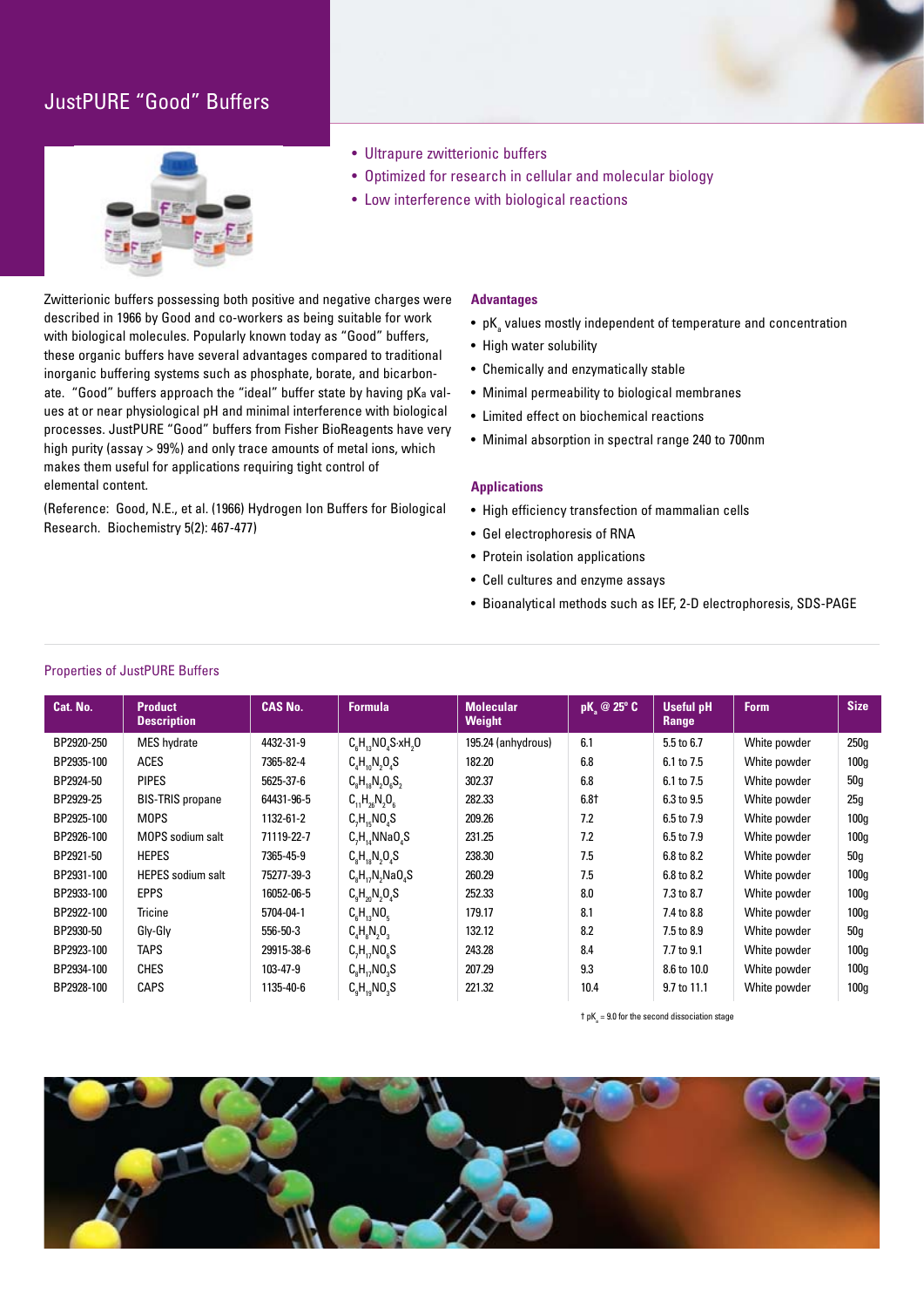### **NEW Phosphate Buffered Saline (PBS) Products**

- Maximum convenience tablets, pre-weighed powder, and ready-to-use solutions
- High purity for reliability and consistency
- Broad usage in cell culture, molecular biology, and biochemical studies

#### **BP2944-100 Phosphate Buffered Saline Tablets**

**Application**: Specifically developed for use in immunoassay procedures. The need to weigh and mix individual components is eliminated.

**Usage**: One tablet dissolved in 200mL of molecular biology grade water yields 0.01M phosphate buffer, 0.0027M KCl, and 0.137M NaCl, pH 7.4 at 25ºC.

#### **Specifications**:

Tablet Diameter.............5 ⁄8" Dissolution Time..............< 10 min. pH.....................................7.2 to 7.6

#### **BP2938-10 Phosphate Buffered Saline with Tween® 20 (in pouches)**

**Application**: Phosphate Buffered Saline with the detergent Tween 20 (PBST) is used as a wash buffer and diluent for ELISA and Western blot.

**Usage**: Dissolve the pre-weighed contents of one pouch in 1L of molecular biology grade water. Formulation per liter is 0.01M phosphate buffered saline, 0.138M NaCl, 0.0027M KCl, and 0.05% Tween 20, pH 7.4 at 25ºC.

#### **Specifications**:

Appearance ...................White powder Dissolution Time............< 5 min. pH.....................................7.2 to 7.6

# Additional Buffers from Fisher BioReagents



#### **BP2940-4 CellPURE Phosphate Buffered Saline, 10X Solution**

**Application**: CellPURE Phosphate Buffered Saline provides an optimal formulation for cell biology experiments in which the osmolarity of cells must be maintained. PBS can also be used in biochemistry studies for maintaining proteins in a certain pH range.

**Usage**: When diluted to a 1X concentration using molecular biology grade water, this product yields 0.01M phosphate buffer and 0.154M NaCl, pH 7.4 at 25ºC.

#### **Specifications**:

| Cell Culture Suitability Pass test  |  |
|-------------------------------------|--|
| Endotoxin Assay ≤ 1.0 EU/mL         |  |
| Heavy Metals ≤ 5ppm (as lead)       |  |
| Nuclease and Protease  Not detected |  |

#### **BP2942-10 Phosphate Buffered Saline with BSA (in pouches)**

**Application**: Optimized for use in immunohistology protocols.

**Usage**: Dissolve the pre-weighed contents of one pouch in 1L of molecular biology grade water. Formula per liter is 0.01M phosphate buffered saline, 0.138M NaCl, 0.0027M KCl, and 1.0% (w/v) bovine serum albumin (BSA), pH 7.4 at 25ºC.

#### **Specifications**:

Protein by UV Absorbance..... 9.0 to 10.5mg/mL



# NEW!

**Water (0.1µm filtered), Molecular Biology Grade**

| Cat. No.   | <b>Size</b> |
|------------|-------------|
| BP2819-100 | 100mL       |
| BP2819-1   | 11          |
| BP2819-4   | 41          |
| BP2819-10  | 10L         |
| BP2819-20  | 20L         |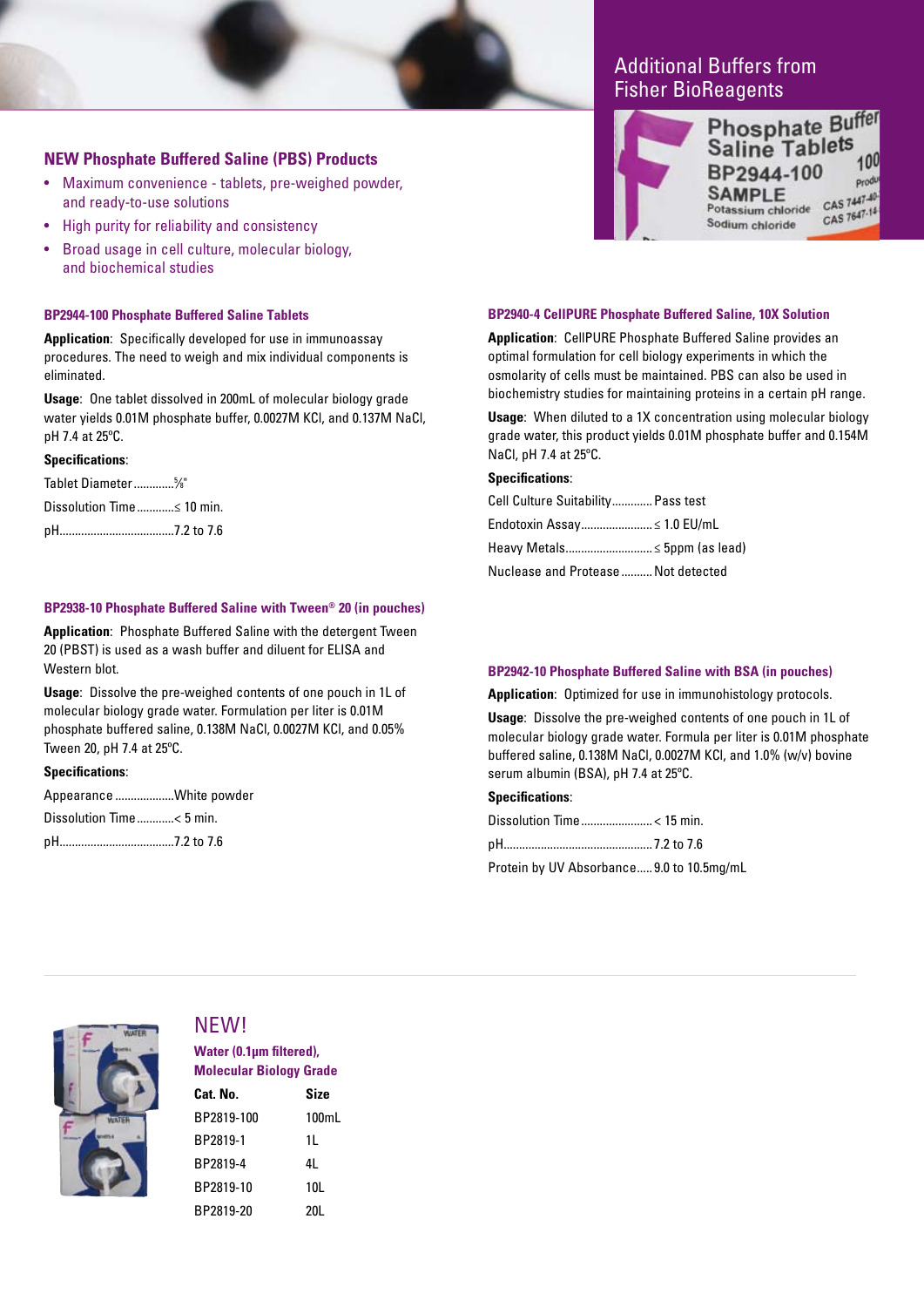### *Choose Fisher BioReagents®*

### *buffers for:*

### **QUALITY**: tight specifications

**CONSISTENCY**: lot-to-lot uniformity

**SELECTION**: powders, concentrated stock solutions, or ready-to-use liquids

| <b>PACKAGING:</b> state-of-the-art containers designed for safety and utility |  |  |  |  |
|-------------------------------------------------------------------------------|--|--|--|--|
| <b>CONVENIENCE:</b> pre-qualified for a variety of applications               |  |  |  |  |
| <b>ECONOMY:</b> size configurations to meet all budgets                       |  |  |  |  |
| <b>SCALE:</b> from bench to batch sizes                                       |  |  |  |  |

| <b>Description</b>                           | <b>Size</b>      | Cat. No.          | <b>Description</b>               | <b>Size</b>    | Cat. No.         |
|----------------------------------------------|------------------|-------------------|----------------------------------|----------------|------------------|
| <b>Buffers for Life Science Applications</b> |                  |                   | <b>TE Tris-EDTA</b>              |                |                  |
| <b>EDTA Ethylenediamine Tetraacetic Acid</b> |                  |                   | 1X (pH 8.0)                      | 100mL          | BP2473-100       |
| 0.5M (pH 8.0)                                | 100mL            | BP2482-100        | 1X (pH 8.0)                      | 500mL          | BP2473-500       |
| 0.5M (pH 8.0)                                | 500mL            | BP2482-500        | 1X (pH 8.0)                      | 1 <sub>L</sub> | <b>BP2473-1</b>  |
| $0.5M$ (pH $8.0$ )                           | 1 <sub>L</sub>   | <b>BP2482-1</b>   | 1X (pH 7.6)                      | 100mL          | BP2474-100       |
| $0.5M$ (pH $8.0$ )                           | <b>20L</b>       | <b>BP2482-20</b>  | 1X (pH 7.6)                      | 500mL          | BP2474-500       |
| 0.5M (pH 8.0), DEPC                          | 100mL            | BP2483-100        | 1X (pH 7.6)                      | 1 <sub>L</sub> | <b>BP2474-1</b>  |
| 0.5M (pH 8.0), DEPC                          | 500mL            | BP2483-500        | 10X (pH 7.4)                     | 100mL          | BP2477-100       |
| 0.5M (pH 8.0), DEPC                          | 1 <sub>L</sub>   | <b>BP2483-1</b>   | 10X (pH 7.4)                     | 500mL          | BP2477-500       |
| Powder                                       | 500g             | BP118-500         | 10X (pH 7.4)                     | 1L             | <b>BP2477-1</b>  |
| <b>HEPES</b>                                 |                  |                   | 10X (pH 7.6)                     | 100mL          | BP2475-100       |
| 1.0M (pH 7.3)                                | 100mL            | <b>BP299-100</b>  | 10X (pH 7.6)                     | 500mL          | BP2475-500       |
| 1.0M (pH 7.3)                                | 500mL            | <b>BP299-500</b>  | 10X (pH 7.6)                     | 11.            | <b>BP2475-1</b>  |
| 1.0M (pH 7.3)                                | 1 <sub>L</sub>   | <b>BP299-1</b>    | 100X (pH 8.0)                    | 1 <sub>L</sub> | BP1338-1         |
| Crystals                                     | 100 <sub>q</sub> | <b>BP310-100</b>  | 100X (pH 8.0)                    | 4L             | <b>BP1338-4</b>  |
| Crystals                                     | 500 <sub>g</sub> | BP310-500         | 100X                             | $11***$        | BP1339-1         |
| Crystals                                     | 1kg              | <b>BP310-1</b>    | <b>Tris Buffer</b>               |                |                  |
| Crystals                                     | 5kg              | <b>BP310-5</b>    | 0.3M                             | 500mL          | BP1761-500       |
| <b>PBS Phosphate Buffered Saline</b>         |                  |                   | 0.3M                             | 11.            | BP1761-1         |
| <b>NEW Tablets</b>                           | 100 tablets      | <b>BP2944-100</b> | 2.0M                             | 100mL          | BP1759-100       |
| 1X                                           | 4L               | <b>BP2438-4</b>   | 2.0M                             | 500mL          | BP1759-500       |
| 1X                                           | <b>20L</b>       | BP2438-20         | <b>Tris Hydrochloride</b>        |                |                  |
| 10X                                          | 500mL            | BP399-500         | 1.0M (pH 7.0)                    | 100mL          | BP1756-100       |
| <b>10X</b>                                   | 1 <sub>L</sub>   | <b>BP399-1</b>    | 1.0M (pH 7.0)                    | 500mL          | BP1756-500       |
| NEW CellPURE" PBS 10X                        | 4L               | BP2940-4          | 1.0M (pH 7.5)                    | 100mL          | BP1757-100       |
| 10X                                          | 4L               | <b>BP399-4</b>    | 1.0M (pH 7.5)                    | 500mL          | BP1757-500       |
| 10X                                          | <b>20L</b>       | <b>BP399-20</b>   | 1.0M (pH 8.0)                    | 100mL          | BP1758-100       |
| 1X Powder Concentrate                        | <b>10L</b>       | <b>BP661-10</b>   | 1.0M (pH 8.0)                    | 500mL          | BP1758-500       |
| 1X Powder Concentrate                        | <b>50L</b>       | <b>BP661-50</b>   | Solid                            | 500g           | BP153-500        |
| NEW Powder with Tween® 20                    | 10 pouches       | <b>BP2938-10</b>  | Solid                            | 1kg            | <b>BP153-1</b>   |
| <b>NEW Powder with BSA</b>                   | 10 pouches       | BP2942-10         | <b>Tris Base</b>                 |                |                  |
| 10X Powder Concentrate                       | 2x1L             | <b>BP665-1</b>    | Crystals                         | 500g           | <b>BP152-500</b> |
| <b>STE Sodium Chloride-Tris-EDTA</b>         |                  |                   | Crystals                         | 1kg            | <b>BP152-1</b>   |
| 1X (pH 8.0)                                  | 1 <sub>L</sub>   | <b>BP2478-1</b>   | Crystals                         | 5kg            | <b>BP152-5</b>   |
| 10X (pH 8.0)                                 | 500mL            | BP2479-500        | Crystals                         | 10kg           | <b>BP152-10</b>  |
| 10X (pH 8.0)                                 | 1 <sub>L</sub>   | <b>BP2479-1</b>   | Crystals                         | 25kq           | <b>BP152-25</b>  |
| <b>TBS Tris-Buffered Saline</b>              |                  |                   | <b>Water</b>                     |                |                  |
| 1X (pH 7.4)                                  | 1L               | <b>BP2472-1</b>   | <b>Biotech Grade</b>             | 4L             | <b>BP2485-4</b>  |
| 10X (pH 7.4)                                 | 100mL            | BP2471-100        |                                  | 20L            | <b>BP2485-20</b> |
| 10X (pH 7.4)                                 | 500mL            | BP2471-500        | Nuclease-Free, Sterile           | 50mL           | <b>BP2484-50</b> |
| 10X (pH 7.4)                                 | 1 <sub>L</sub>   | BP2471-1          |                                  | 100mL          | BP2484-100       |
|                                              |                  |                   | <b>DNA Grade, Sterile</b>        | 1L             | <b>BP2470-1</b>  |
|                                              |                  |                   | RNA Grade, DEPC-treated, Sterile | 11.            | <b>BP561-1</b>   |

\* Pre-weighed powder in poly bottle. Dissolve in water. \*\* Pre-weighed powder in foil pack. Dissolve in water.

# *Related Core BioReagents*

# NEW!

|          | <b>Ethanol, Molecular Biology Grade</b> |             |  |
|----------|-----------------------------------------|-------------|--|
| Cat. No. |                                         | <b>Size</b> |  |

| Cat. No.   | Size  |
|------------|-------|
| BP2818-100 | 100mL |
| BP2818-500 | 500mL |
| BP2818-4   | 41    |

# NEW!

### **Isopropanol, Molecular Biology Grade**

**Cat. No. Size** BP2618-500 500mL BP2618-1 1L BP2618-212 2.5L BP2618-4 4L